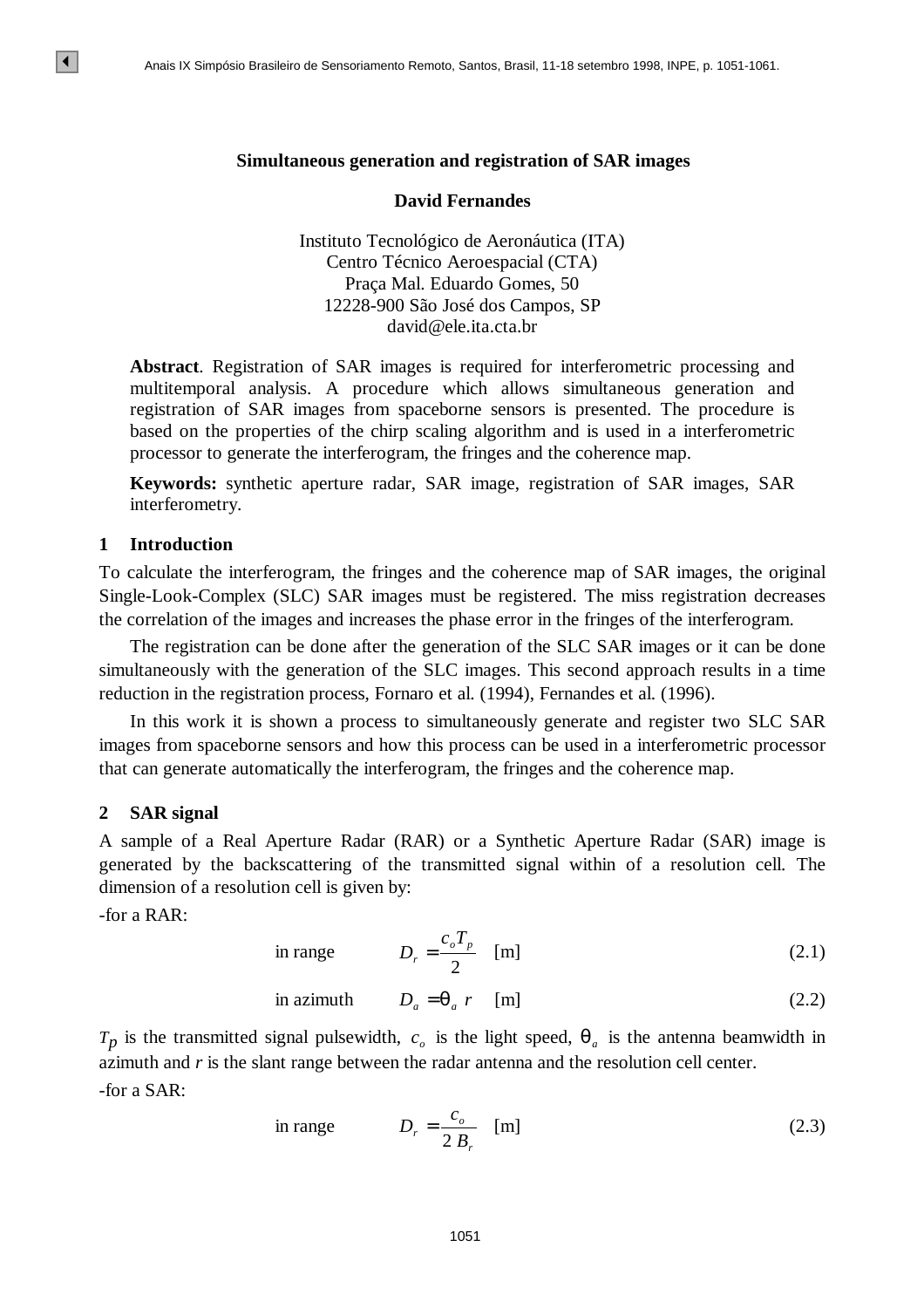in azimuth 
$$
D_a = \frac{v}{B_a}
$$
 [m] (2.4)

*B<sub>r</sub>* is the transmitted chirp bandwidth given by  $B_r = gT_p$ , where:  $\gamma$  is the chirp rate, *v* is the relative velocity between the scatter and the sensor platform,  $B_a$  is the azimuth bandwidth given by:  $B_a = g_a T_a$ , where  $g_a$  is the azimuth chirp rate and  $T_a$  is the illumination time:

$$
\mathbf{g}_i = \frac{2.v^2}{1.r} \quad \text{[Hz/s]}
$$
 (2.5)

$$
T_a = \frac{r\mathbf{q}_a}{v} \quad \text{[s]}
$$
 (2.6)

 $\lambda$  is the carrier frequency wavelength.

The pixel spacing gives the distance between two consecutive resolution cells. For the RAR or SAR systems it is given by:

in range 
$$
d_r = \frac{c_o T_s}{2}
$$
 [m] (2.7)

in azimuth 
$$
d_a = \frac{v}{prf}
$$
 [m] (2.8)

*Ts* is the echo signal sample time and *prf* is the Radar pulse repetition frequency.

In the horizontal plane the range dimension of a resolution cell and the range pixel spacing must be divided by the factor:

$$
f_h = \sin(\mathbf{a}) \tag{2.9}
$$

where **a** is the incidence angle of the electromagnetic wave in the scene.

If two images have different values of  $T_s$ ,  $v$ ,  $prf$  or  $a$ , they have different pixel spacings, and therefore different scale factors. Consequently, they can not be registered only with a shift operation. In the interferometry process, the same scene is observed from different positions, therefore the images are observed with different incidence angles *a* and then even though they have the same parameter  $T_s$ , the images have different range scales. **[FIG. 2.1](#page-2-0)** Analysis Considers Brasileiro de Sensoriamento Remoto, Santas, Fig. 11-18 setembro 1998, ISBN 0-12-13 Analysis Constant Considers Considered Brasil, 11-12 de setembro de Processimiento de Imagens Santos, Brasil

For images with different values of  $T_p$ ,  $q_a$ ,  $\gamma$ ,  $\nu$ ,  $\lambda$  or  $a$ , the resolution cells of the two images are different and the resolution cells can not have a perfect superposition, therefore two registered pixels show a statistical decorrelation.

As an example, **Figure 2.1** shows a cut in range and azimuth of two simulated ERS-1 SAR images with point targets. Image 1:  $T_s = 52.72$  ns (pixel space in range: 7.91m),  $prf = 1634.55$ Hz (pixel spacing in azimuth:  $4.34$ m) and sensor altitude equal to  $800.0$  km. Image  $2: T_s = 66.07$ ns (pixel spacing in range: 9.91m), *prf* = 1934.55 Hz (pixel spacing in azimuth: 3.67m) and sensor altitude equal to 800.2 km. The baseline between the SAR sensors is 538.52 m and the baseline inclination is 21.80°. The images have different scale factors and therefore the point targets are not registered.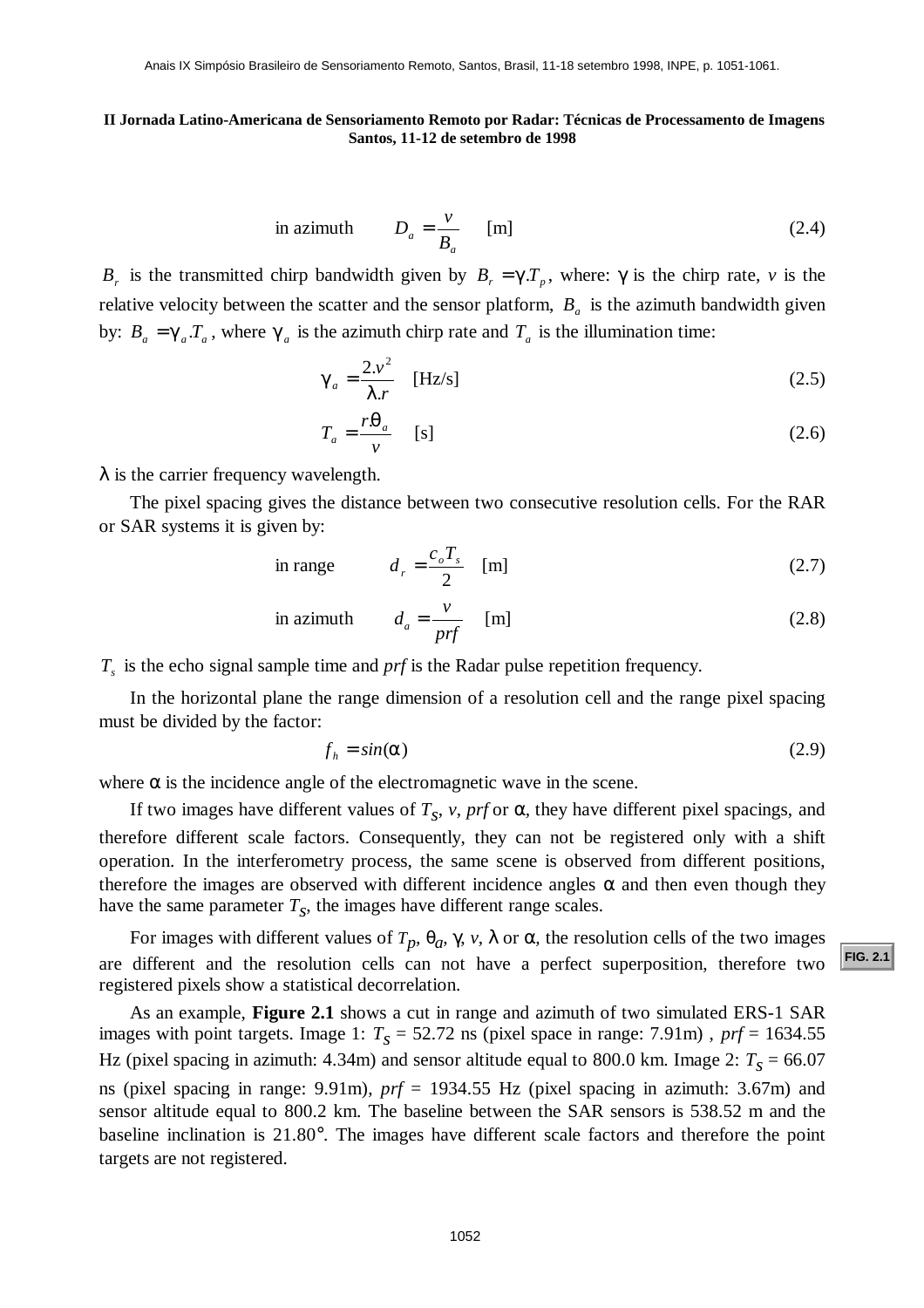<span id="page-2-0"></span>

Figure 2.1: simulated point targets images with different scale factors.

A sample of a Synthetic Aperture Radar image, *s(r,x)*, can be represented approximately by:

$$
s(r,x) = \iint h_r(r-r',x-x';r') \cdot \mathbf{g}(r',x') \exp\left\{-\frac{4\mathbf{p}}{I}r'\right\} dx' dr'
$$
 (2.10)

where: *r* and *x* are, respectively, the radial and azimuth dimensions,  $g(r', x')$  is the scene complex reflectivity at  $(r, x)$ ,  $h_r$ ,  $(x, y)$  is the SAR Point Spread Function, range dependent, and J  $\left\{ \right\}$  $\exp\left\{-\frac{4p}{r}\right\}$  $\mathsf{L}$ ╎  $\vert$ − *l*  $\left\{\frac{p}{r}\right\}$  is the phase due the round trip delay between the radar and the scatterers. The complex reflectivity  $g(r, x)$  is a function of the backscattering coefficient  $s_o$ :

$$
|\mathbf{g}(r,x)|^2 = \mathbf{S}_o(r,x) \tag{2.11}
$$

An ideal point target at  $(r_o, x_o)$ , can be represented by a Dirac Function:

$$
\mathbf{g}(r,x) = c \mathbf{d}(r - r_o, x - x_o) \tag{2.12}
$$

where *c* is a complex constant and  $\delta$ (...) is the Dirac Function.

In this case, the SAR image is the Point Spread Function:

$$
s(r, x) = c h_r(r - r_o, x - x_o; r_o) \exp\left\{-\frac{4p}{l}r_o\right\}
$$
 (2.13)

If the SAR is ideal, its Point Spread Function is the Dirac Function:

$$
h_r(r, x) = k \mathbf{d}(r, x) \tag{2.14}
$$

where *k* is a complex constant.

For this function, the SAR image is the complex reflectivity of the scene:

$$
s(r,x) = k \mathbf{g}(r,x) \exp\left\{-\frac{4\mathbf{p}}{l}r\right\}
$$
 (2.15)

For a SAR sensor, the Punctual Spread Function can be approached by, Carrara et al. (1995):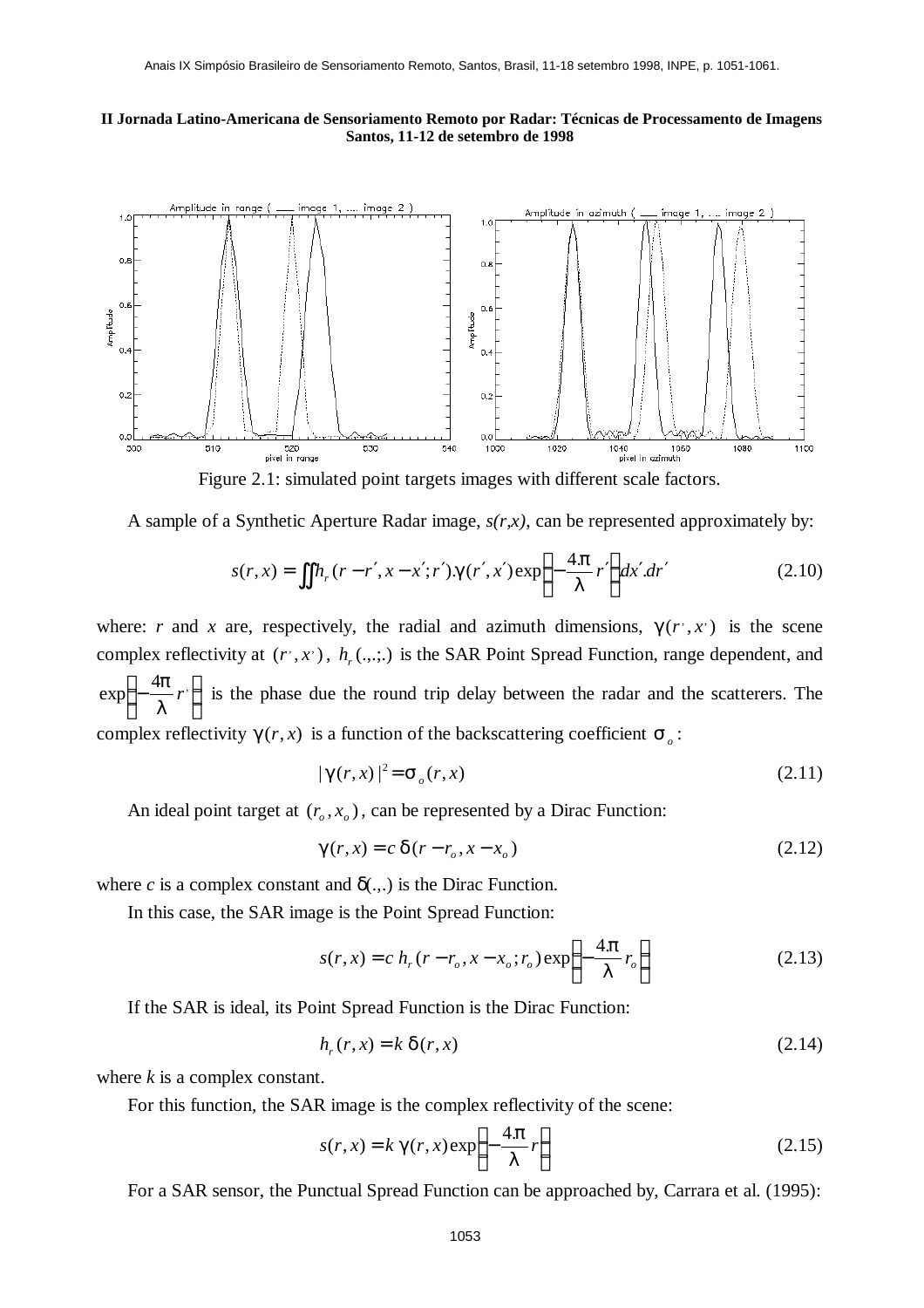$$
h_r(r, x) = k \frac{\operatorname{sen}(\boldsymbol{p} \cdot x / D_a)}{\boldsymbol{p} \cdot x / D_a} \frac{\operatorname{sen}(\boldsymbol{p} \cdot r / D_r)}{\boldsymbol{p} \cdot r / D_r}
$$
(2.16)

#### **3 Range and azimuth scaling**

We will suppose that we have two SAR images to be registered. One of them is the reference image and the other will be registered with the former. We will also suppose that the central pixel of both images are registered and that the scale factor to be applied in azimuth and range in the second image to be registered are, respectively,  $F_a$  and  $F_r$ . If the reference image is represented by  $s_{ref}$  (*t*,*t*) the second registered image will be  $s(t)$ ,  $F_r$ ,  $t$  / $F_a$ ). The relationship between  $(t, t)$  and  $(r, x)$  used in Section 2 is given by:

$$
(\mathbf{t}, t) = \left(\frac{2}{c_o}r, \frac{1}{v}x\right)
$$

We will assume that the second image raw data is represented by  $pp(t,t)$  in the range time (τ) and azimuth time (t) domain.

#### **3.1 Azimuth scaling**

We will consider a point target at  $(t_0, t_0)$ , whose raw data due the second SAR sensor is represented by:

$$
pp(t, t; t_o, t_o) = a(t) . s(t - 2.R(t; r_o, t_o) / c_o). \exp\{-jpg(t - 2.R(t; r_o, t_o) / c_o)^2\}
$$
  
× exp{- j4pR(t; r\_o, t\_o) / I} (3.1)

with,

$$
r_o = \frac{c_o}{2} \mathbf{t}_o \tag{3.2}
$$

$$
R(t; r_o, t_o) = \sqrt{r_o^2 + v_2^2 (t - t_o)^2}
$$
\n(3.3)

where: a(.) is the antenna azimuth function, s(.) is the transmitted pulse amplitude,  $\exp{\left\{-p\mathbf{g}^2\right\}}$ is the range chirp and  $\exp\{-j4p\sqrt{r_o^2 + v_2^2(t-t_o)^2}/I\}$  is the azimuth phase modulation,  $v_2$  is the relative velocity between the scatter and the second sensor platform and  $t_o = 0$  is the scene azimuth center.

The azimuth scaling can be modified multiplying the raw data  $pp(t, t; t_o, t_o)$  by:

$$
\mathbf{f}_0(t; r_o) = \exp\{-j\mathbf{p}(F_a - 1)\mathbf{g}_t t^2\}
$$
\n(3.4)

with the azimuth scaling  $F_a$  given by:

$$
F_a = \frac{v_1 \ pr f_2}{v_2 \ pr f_1} \tag{3.5}
$$

where,  $prf_1$  is the pulse repetition frequency of the reference SAR sensor,  $v_1$  is the relative velocity between the scatter and the reference sensor platform,  $prf_2$  is the pulse repetition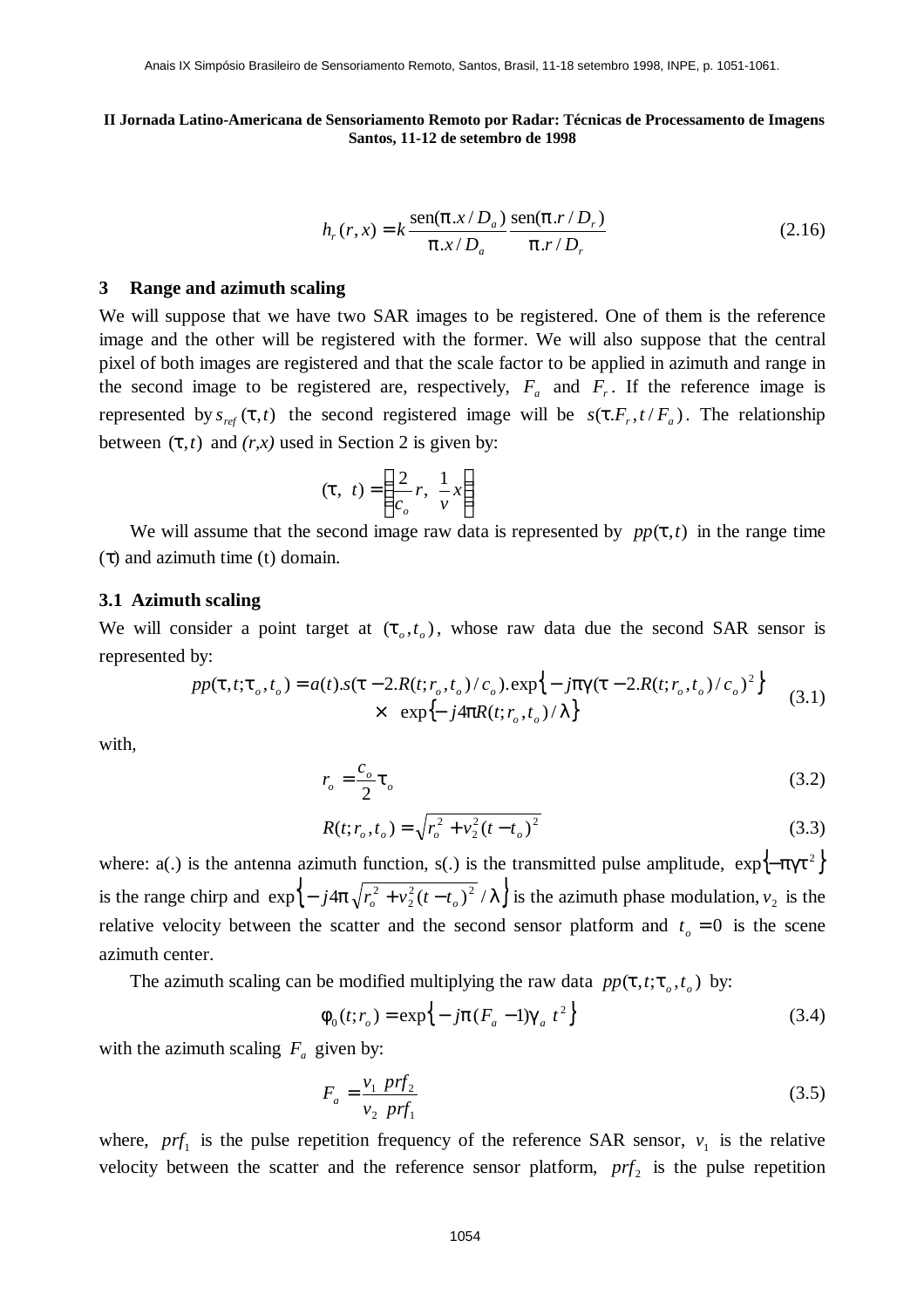frequency of the SAR which generated the raw data of the secondary image, and *g<sup>a</sup>* is the azimuth chirp rate:

$$
\mathbf{g}_i = \frac{2.v_2^2}{\mathbf{I} \cdot r_o} \tag{3.6}
$$

After the multiplication:  $pp(t, t; t_o, t_o)$ ,  $f_o(t; r_o)$ , the resulting signal has a new azimuth modulation term with azimuth phase center at  $t_o$  /  $F_a$  instead  $t_o$ , Fernandes et al. (1996):

$$
\exp\left\{-j4\mathbf{p}\sqrt{r_o^2 + F_a v_2^2(t - t_o/F_a)^2}\right\},\
$$
 and a new azimuth chirp rate given by:

 $\mathbf{g}_{\text{mod}} = \mathbf{g} F$ <sub>a</sub> (3.7)

With this new phase center and after the azimuth focus we obtain the azimuth scaling in the second SAR image.

# **3.2 Range scaling**

The Chirp Scaling Algorithm, Raney et al. (1994), provides means to scale the SAR image, Moreira et al. (1996) and Fernandes et al. (1996).

The Fast Fourier Transform (FFT) applied in the azimuth direction of the SAR raw data,  $pp(t,t)$ , transforms the range time - azimuth time domain into the range time - azimuth Doppler domain.

$$
pP(\mathbf{t}, f) = FFT_{az} \{ pp(\mathbf{t}, t) \}
$$
\n(3.8)

where  $pP(t, f)$  is the raw data in the range time ( $\tau$ ) and azimuth Doppler (f) domain.

The range cell migration trajectory in the  $pP(t, f)$  image is given by, Raney et al. (1994):

$$
R_f(f; r) = r + r C_s(f) \tag{3.9}
$$

where  $C_s(f)$  is the curvature factor:

$$
C_s(f) = \frac{1}{\sqrt{1 - \left(\frac{1 \cdot f}{2 \cdot v}\right)^2}} - 1
$$
\n(3.10)

and  $\nu$  is the relative velocity between the scatter and sensor platform.

Equation  $(3.9)$  shows that the range cell migration at range  $r$  has a curvature given by  $r C<sub>s</sub>(f)$ . This curvature is range dependent. To transform the range cell migration trajectory into a range independent trajectory, the  $pP(t, f)$  image is multiplied by the chirp scaling phase given by, Raney et al. (1994):

$$
\boldsymbol{f}_{1}(\boldsymbol{t},f;\boldsymbol{r}_{ref})=\exp\Bigl\{-j.\boldsymbol{p}.\boldsymbol{K}_{s}(f;\boldsymbol{r}_{ref}).\boldsymbol{C}_{s}(f)\bigl[\boldsymbol{t}-\boldsymbol{t}_{ref}(f)\bigr]^{2}\Bigr\}
$$
(3.11)

where:  $r_{ref}$  is the reference range, it will be choosen in the center of the scene, and  $K_s(f; r_{ref})$  is a function of  $f$  with  $r_{ref}$  as a parameter.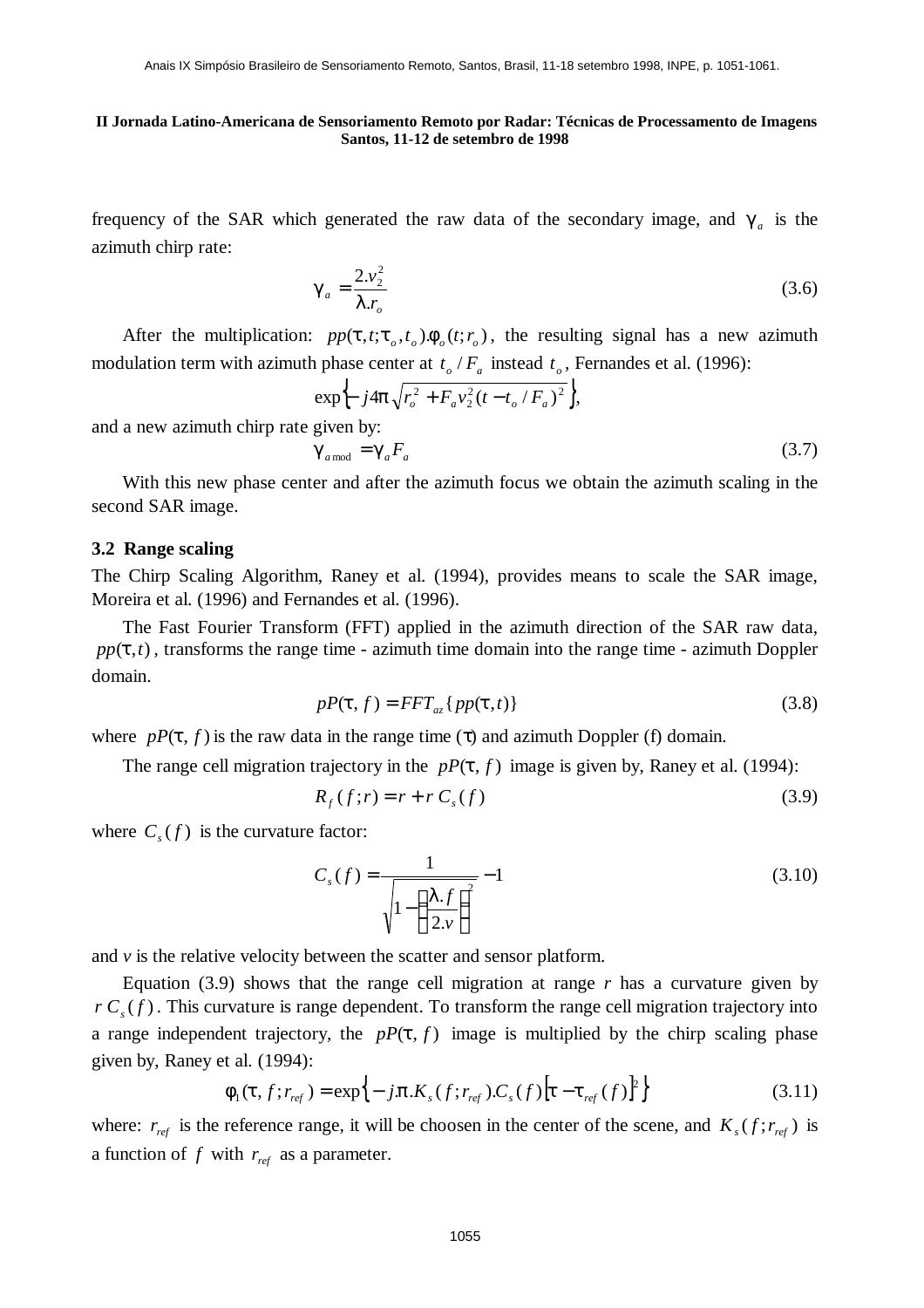$$
t = \frac{2.r}{c_o} \tag{3.12}
$$

and

$$
\mathbf{t}_{ref}(f) = \frac{2}{c_o} r_{ref} \left[ 1 + C_s(f) \right] \tag{3.13}
$$

After the multiplication:  $pP(t, f) \cdot f_1(t, f; r_{ref})$ , the resulting image has a range cell migration trajectory given by:

$$
R_f(f; r) = r + r_{ref} C_s(f) \tag{3.14}
$$

The equation (3.14) shows that the range cell migration at range *r* has a curvature given by  $r_{ref}$   $C_s(f)$ . This curvature is range independent.

The property of the chirp scaling phase to equalize the range cell migration can be extended to provide a scale in range, Moreira et al. (1996) and Fernandes et al. (1996).

For a range scaling factor of  $F_r$ , it must be choosen for the chirp scaling phase  $f_1(t, f; r_{ref})$  a new curvature factor (the modified curvature factor) given by:

$$
C_{\text{sel}}(f) = C_s(f) + (1 - F_r) \frac{1 + C_s(f)}{F_r}
$$
\n(3.15)

If the scale factor is one, there is no scaling. This scaling is given by, Fernandes (1996):

$$
F_r = \frac{T_{s2} \cdot \sin(\mathbf{a}_2)}{T_{s1} \cdot \sin(\mathbf{a}_1)}\tag{3.16}
$$

where  $a_1$  and  $a_2$  are, respectively, the incidence angle in the center of the scene observed by the reference SAR sensor and the secondary SAR sensor.  $T_{s1}$  and  $T_{s2}$  are, respectively, the echo signal sample time of the reference and secondary SAR sensors.

With this new factor, the range cell migration will be equalized and scaled. The new range cell migration trajectory will be given by:

$$
R_f(f; r) = r_{ref} + (r - r_{ref}) F_r + r_{ref} C_s(f)
$$
\n(3.17)

In (3.17) we note that the curvature is constant and given by  $r_{ref}$   $C_s(f)$ , the range  $r$  of (3.14) becomes  $r_{ref} + (r - r_{ref}) F_r$ . This is equivalent to an expansion or contraction around the center point  $r_{ref}$ . For instance, if *r* is a set of distances: [10, 20, 30, 40, 50, 60, 70, 80] with  $r_{ref} = 50$ and  $F_r = 0.9$ , we will have the new set of distances around  $r_{ref} = 50$ : [14, 23, 32, 41, 50, 59, 68, 77].

If we suppose that the central pixel of this image is registered with the central pixel of another image (reference image), both images can be registered by the range focus.

The modified curvature factor introduces in the chirp scaling algorithm a phase error that can be compensated, Moreira et al. (1996), Fernandes et al. (1996).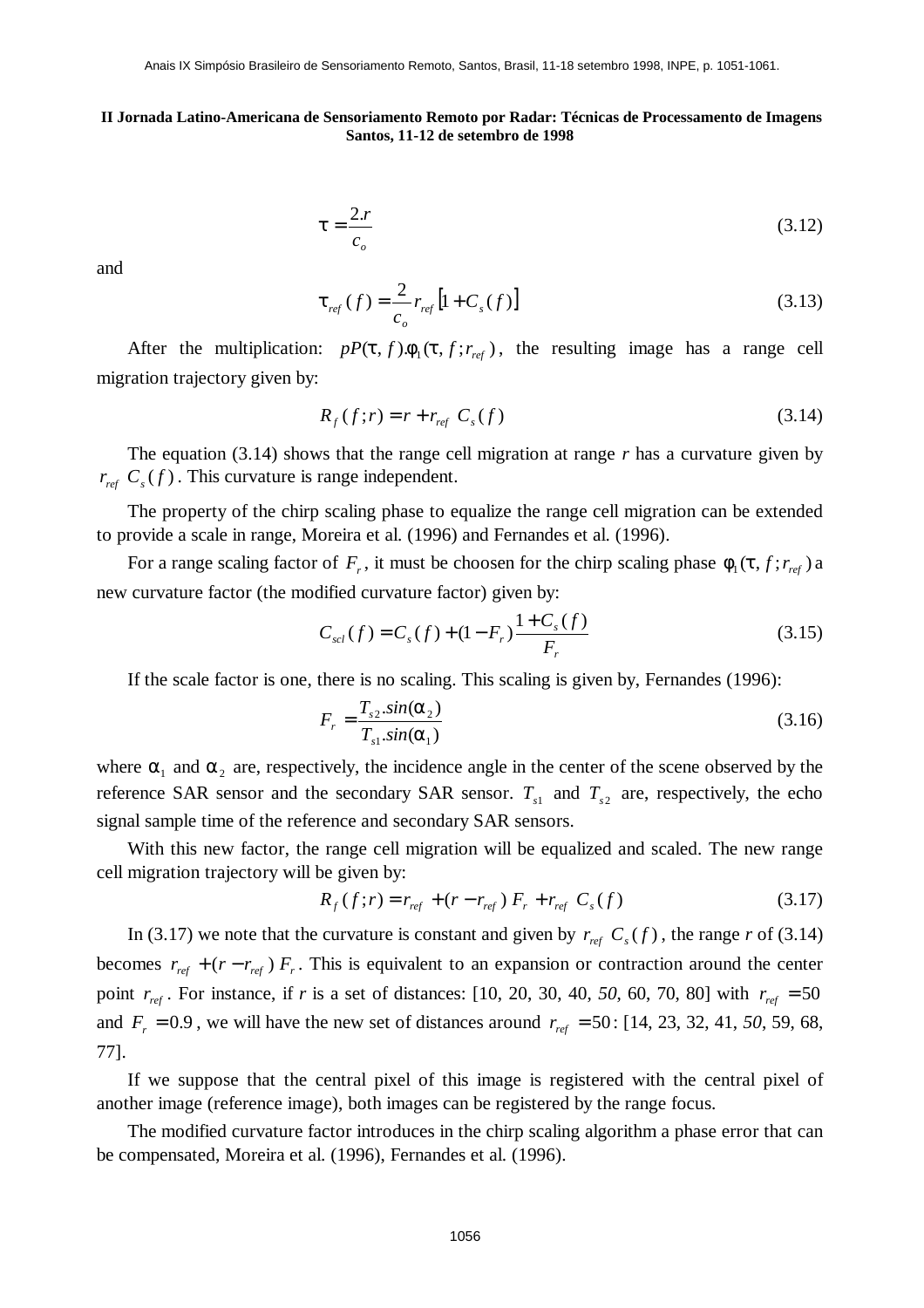### **3.3 The modified chirp scaling algorithm**

The modified version of the chirp scaling algorithm takes into account the modification introduced in the previous sections. Another method for the azimuth scaling and a new configuration for the modified chirp scaling algorithm (the extended chirp scaling algorithm) is given by Moreira et al. (1996). Anais IX Simpósio Brasileiro de Sensoriamento Remoto, Santos, Brasil, 11-18 setembro 1998, INPE, p. 1051-1061.<br> **Anada Latino-Americana de Sensoriamento Remoto por Radar: Técnicas de Processamento de Imagens**<br> **Santos, 11-**

**Figure 3.1** shows the point targets of **Figure 2.1** registered in range and azimuth by the proposed modified version of the chirp scaling algorithm.



Figure 3.1: registered points targets.

The chirp scaling and the modified chirp scaling block diagram are shown respectively in **Figure 3.2.a** and **3.2.b**, Raney et al. (1994), Fernandes et al. (1996).



Figure 3.2: chirp scaling algorithm.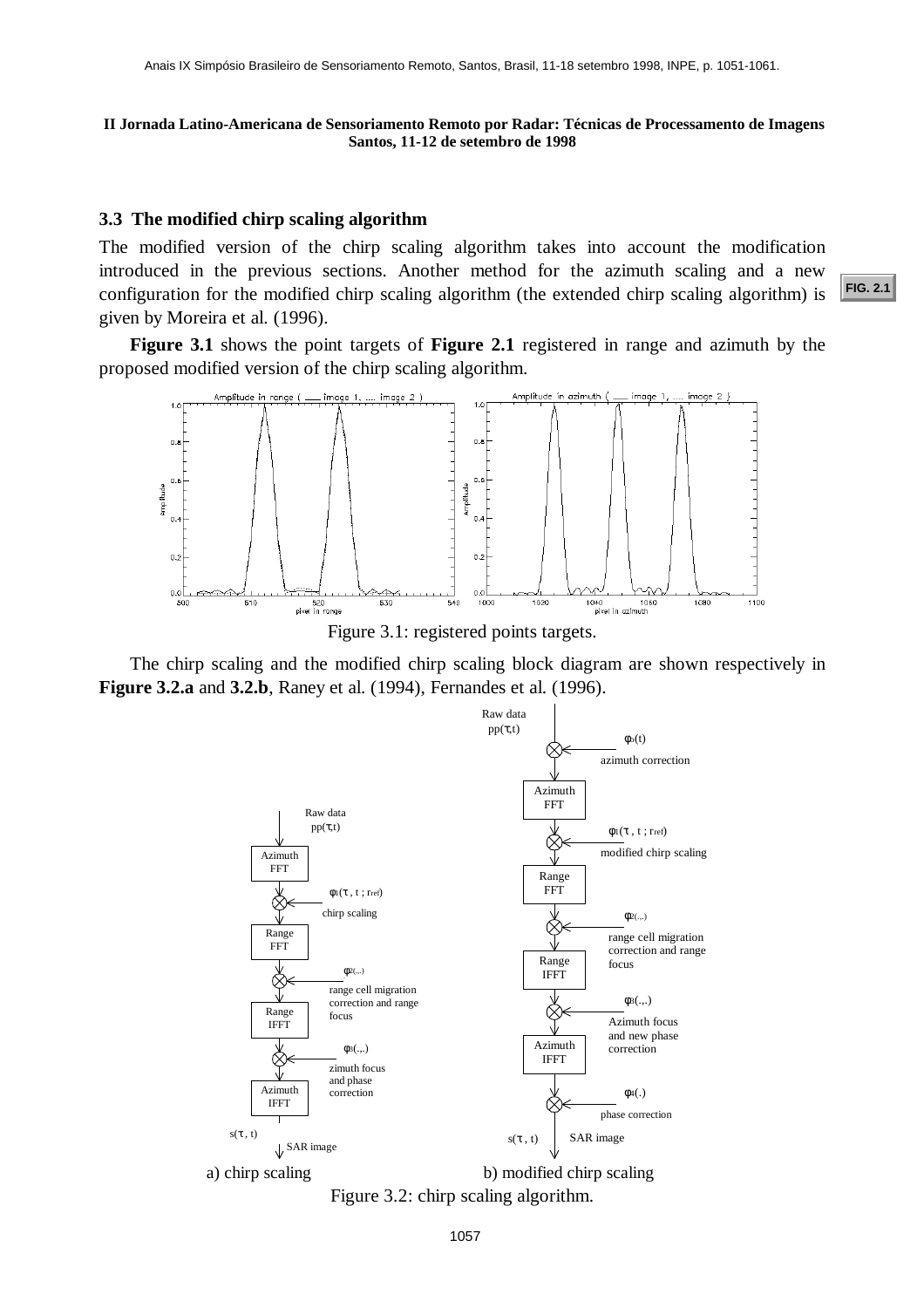# **4 Interferometric processor**

Using the scaling in range and azimuth discussed in the previous section, it was developed an interferometric processor. This processor simultaneously generates and registers two SLC SAR images, calculates the interferogram, the fringes with flat earth correction and the coherence map. The processor input are two sets of SAR raw data, the satellites orbits, velocities and the radar and signal parameters. **Figure 4.1** shows the interferometric processor general block diagram.



Figure 4.1: input/output of the interferometric processor

As an example, **Figure 4.2** shows the interferogram and the fringes, with flat Earth correction, from two registered images obtained from the ERS-1 SAR sensor over Fayoum-Rayan area (35Km in range, 32 Km in azimuth) near Cairo City.



Figure 4.2: interferogram and fringes, with flat earth correction.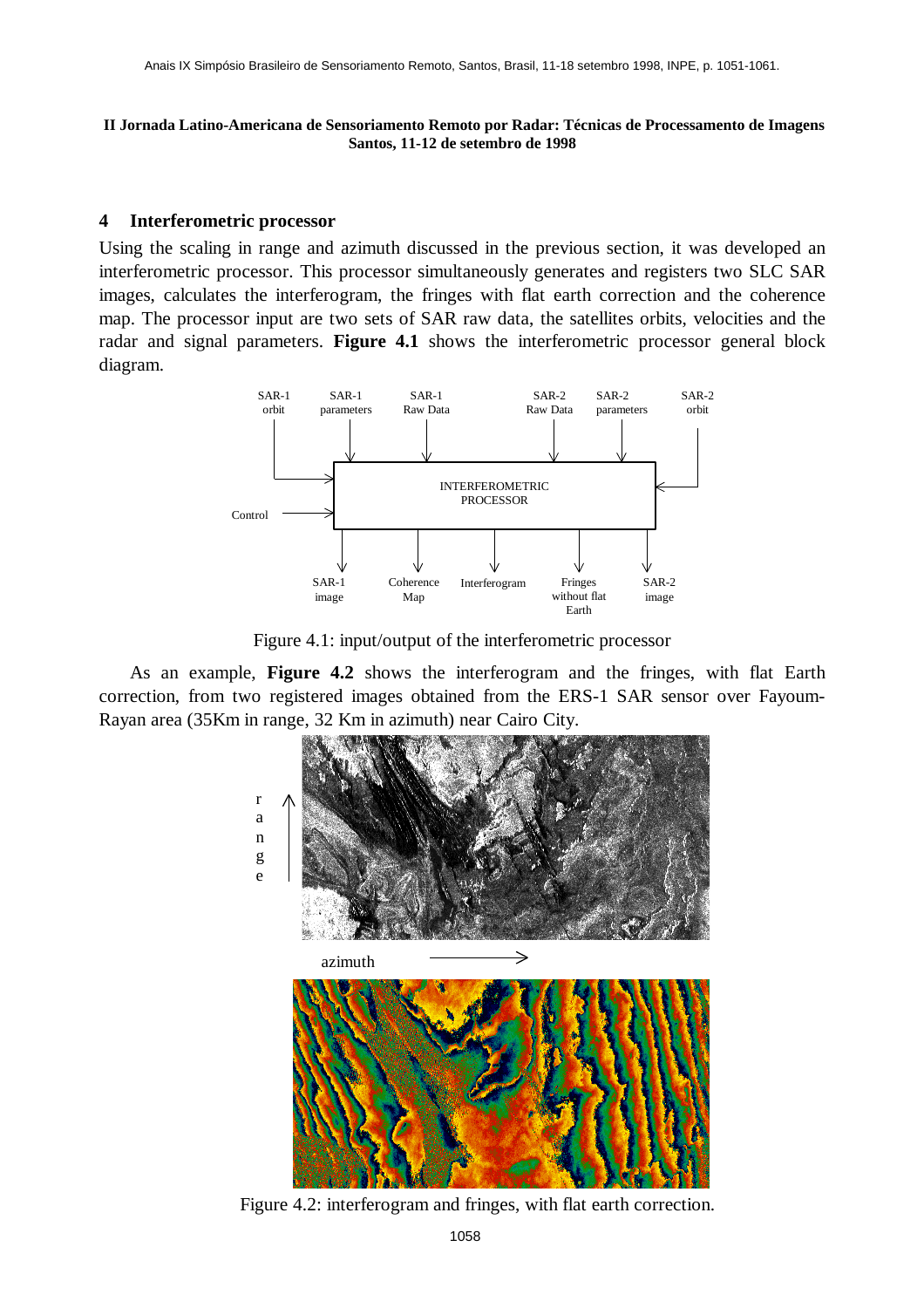The processor selects one image as a reference image. The reference image is generated and the secondary image are simultaneously generated and registered with the former. If the SAR raw data are very big the processor divide the raw data in a small sets of data (2kB x 2kB or 4kB x 4kB blocks of data) and processes each set of data. The **Figure 4.3** shows the block diagram of the interferometric processor for each set of raw data.



Figure 4.3: registration process.

**[FIG. 4.4](#page-9-0)**

**Figure 4.4** shows the calculation of the interferogram, fringes and coherence map for two registered SLC SAR images, Mura (1993), Alenn, (1995).

As an example, **Figure 4.5** shows a ERS-1 amplitude image of a pair of images and the coherence map of these images from Düsseldorf area in Germany.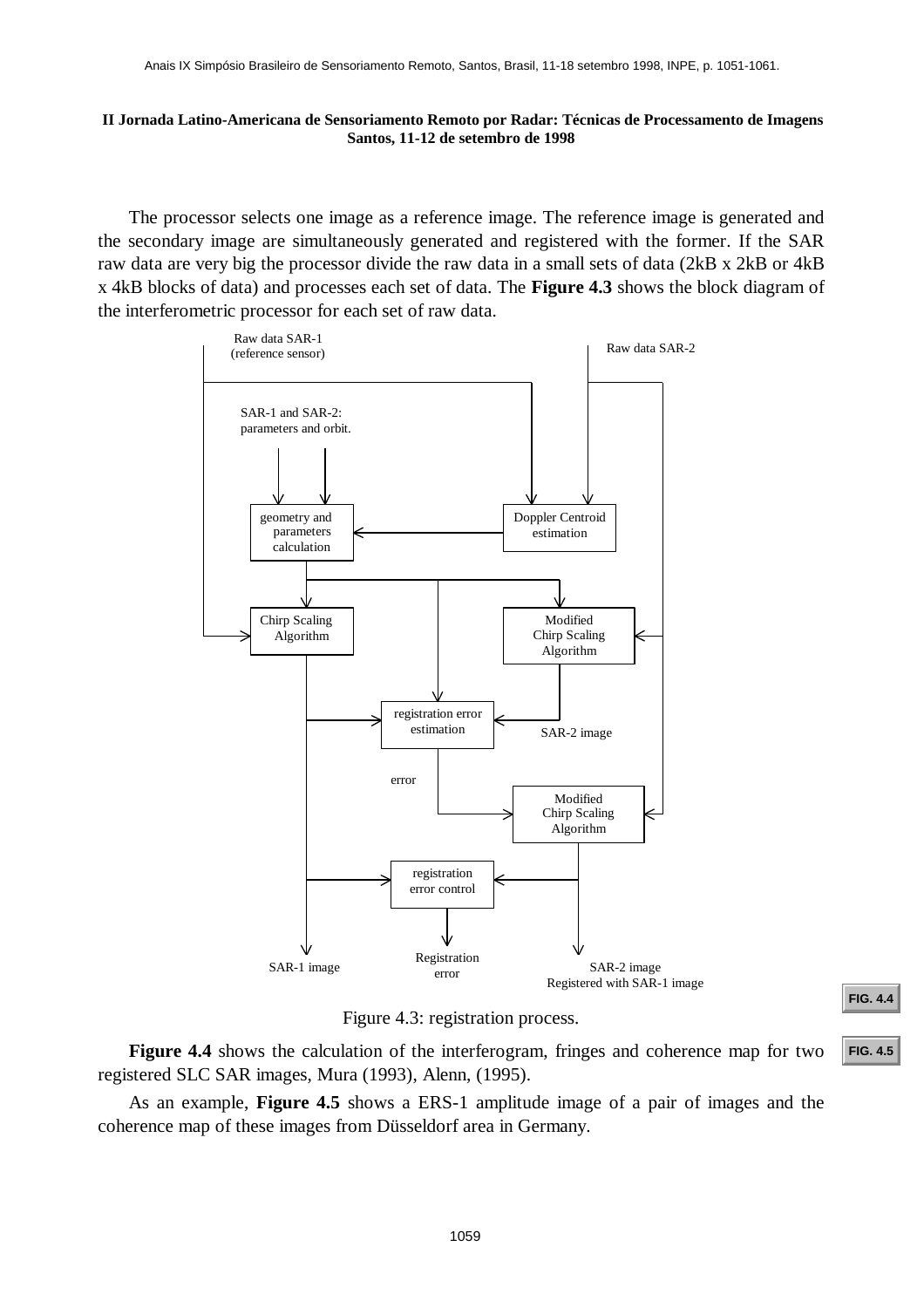<span id="page-9-0"></span>

Figure 4.4: interferogram, fringes and coherence map calculation.



a) amplitude image b) coherence map



Figure 4.5: a ERS amplitude image and the coherence map of two ERS-1 images from Düsseldorf area in Germany, Reigber (1997).

# **5 Conclusions**

The proposed procedure combines the SAR images generation and registration. The integrated processes reduces the computing time and preserve the image quality. The developed procedure was used in a interferometric processor that calculates the interferogram, the fringes and the coherence map.